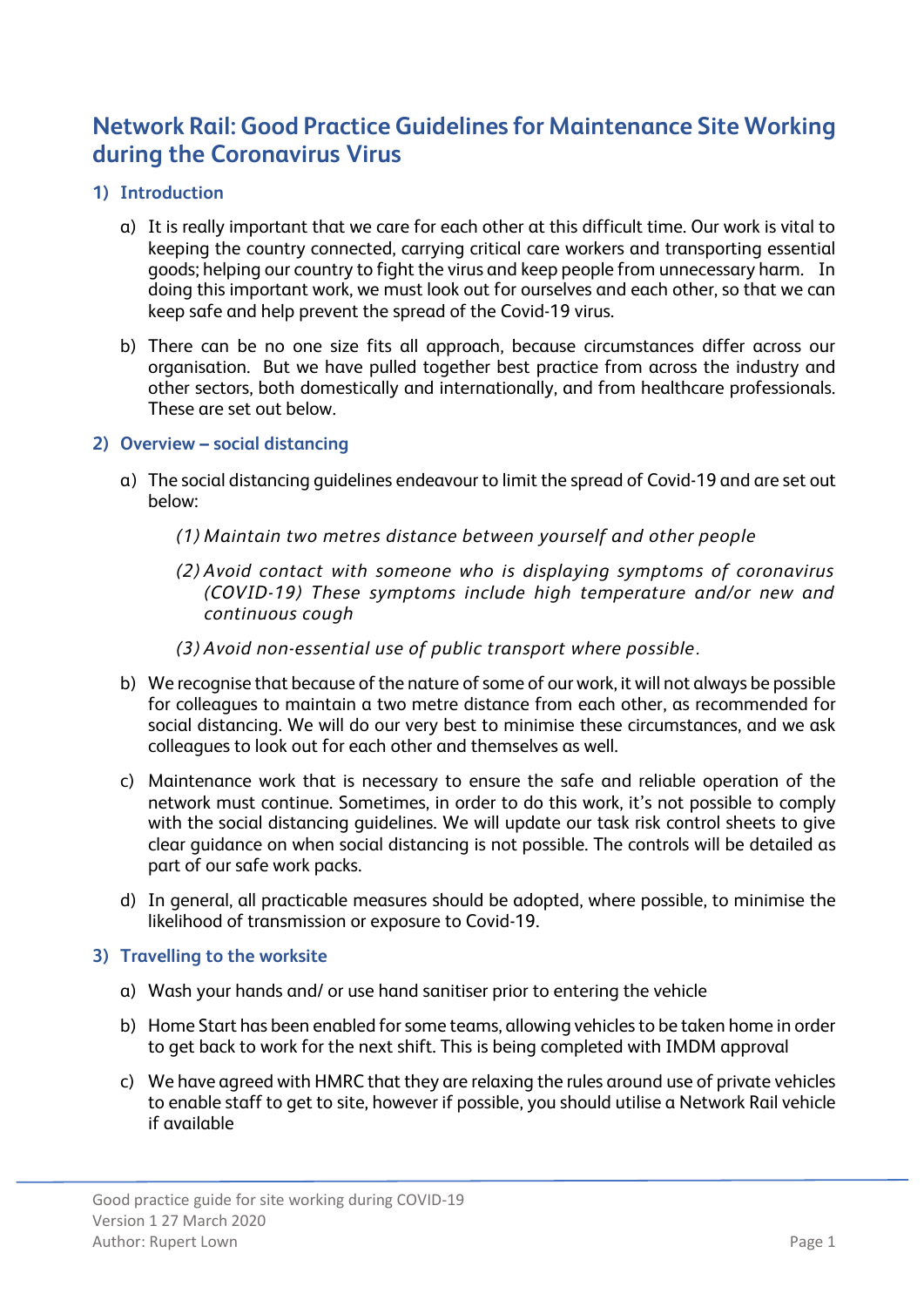- d) Reducing the amount of shared transport. Where shared transport is necessary, maintain an airflow in the vehicle i.e. windows opened appropriately
- e) Send the minimum number of people to depots to pick up kit and replenish spares
- f) At the start of work, briefs will be provided to help remind staff of the precautions that are required to minimise the risk from COVID19
	- (1) This will also remind staff of the need for good hygiene and use of PPE
- g) Wipe the surfaces around you at the end of your journey including door handles
- h) If you share the vehicle, wear a clean set of gloves for driving and also use disposable gloves when filling up the vehicle at service stations
- i) The number of staff in a van can be reduced by using other vehicles and if essential your own vehicle (HMRC have relaxed the rules around private use, Network Rail have extended our insurance for this purpose but please note you **must** still have insurance for your vehicle).
- j) If hotel accommodation is provided to support projects away from the home station then Capita will support us and ensure the accommodation is safe, clean and available

## k) T**esting**

- (1) Where possible, several sites are moving to bringing in optical temperature testing, to detect high temperatures in people at the sign in point by the Site Access Team, or works leader
- (2) We have also ordered Covid-19 screening kits which are due to arrive in April. We are working through the procedures to put these into active use

## 4) **At site**

- a) At sign in points staff must maintain segregation. Keep two metres apart when signing in. Section Managers/Supervisors are responsible for cleaning the sign in area. Persons in charge will record who is with their work group to avoid the need for forms to be shared.
- a) In briefings, site meetings or tasks reduce the number of people involved to a minimum safe number. Remember to spread your team to maintain the two metre spacing. The picture below is a powerful image on what is possible.
- b) Some mess rooms have been physically segregated into separate (eg Red / Blue areas) to minimise contact.
- c) Some meeting rooms are now acting as mess rooms so e.g. Red / Blue teams don't interact and maintain social distancing.
- d) Stagger start (and finishing) times for different teams to minimise interaction

Conduct handovers, safety briefings and safety hours over the phone or Skype where possible. If briefings need to be done in person, do them outside in the fresh air, and stay two metres apart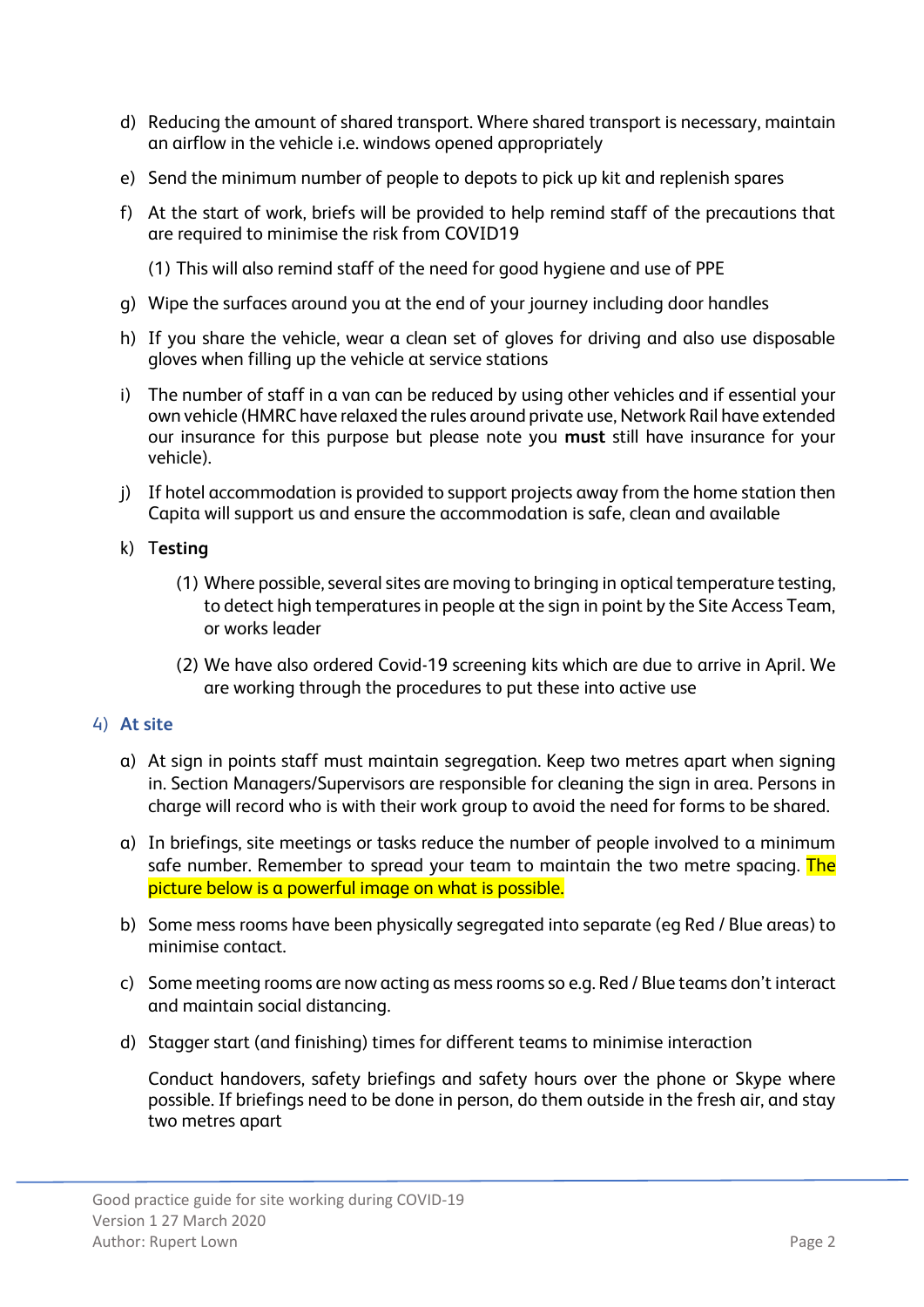## 5) **Working at site**

- **a)** As with all safety measures, you and your team must ensure that safety procedures are always adhered to and no short cuts taken with tasks. Normal working methods and practices in line with company standards still apply, and adherence to relevant company standards is expected. This is important – keep safe so we don't have to take colleagues to A&E. This is especially important when the NHS is under such pressure and where there are increasing numbers of cases of Covid-19
- **b)** If a work task can be done in a way that keeps you two metres apart and keeps you safe, be empowered to do that
- **c)** Please observe task risk specific good practice sheets where relevant
- **d)** Employees are encouraged to bring their own prepared food to site, if possible. Employees can consider whether they wish to bring their own cutlery and plate, mug etc to work. Don't make rounds of drinks or food for your colleagues. Do not share drinking cups
- **e)** Wash your hands regularly with soap and water for 20 seconds
- **f)** Refrain from spitting
- **g)** Some sites are splitting into different teams, eg Red and Blue teams for all office teams, to minimise face to face interaction during this Covid-19 period, to try to reduce its spread
- **h)** We've agreed with Trade Unions that rosters can be altered at short notice when required i.e. someone off sick or isolating at short notice
- **i)** Avoid passing around paperwork and sharing of pens that are not cleaned after each use – where this is unavoidable consider the use of disposable gloves and wash hands afterwards
- **j)** Don't share communication equipment, where possible. Where this is unavoidable, please clean the equipment once you have finished using it
- **k)** Remind others to keep their distance, where it is possible for them to do so
- **l)** Keep as far apart as you can eg lift items from the furthest points as possible and safe to do so. Consider mechanisation where possible to avoid close contact

## **6) PPE**

- **a)** Please continue to wear full PPE in the usual way as well as helping towards keeping you safe, it may offer additional protection from Covid-19.
- a) In particular, using Network Rail safety gloves and safety glasses could significantly reduce the spread of the virus;
	- i) Wearing gloves helps to keep your hands clean and discourages people from putting fingers near mouths, nose or eyes. Remember to wash your hands after removing gloves.
	- ii) Use of safety glasses discourages people from touching eyes